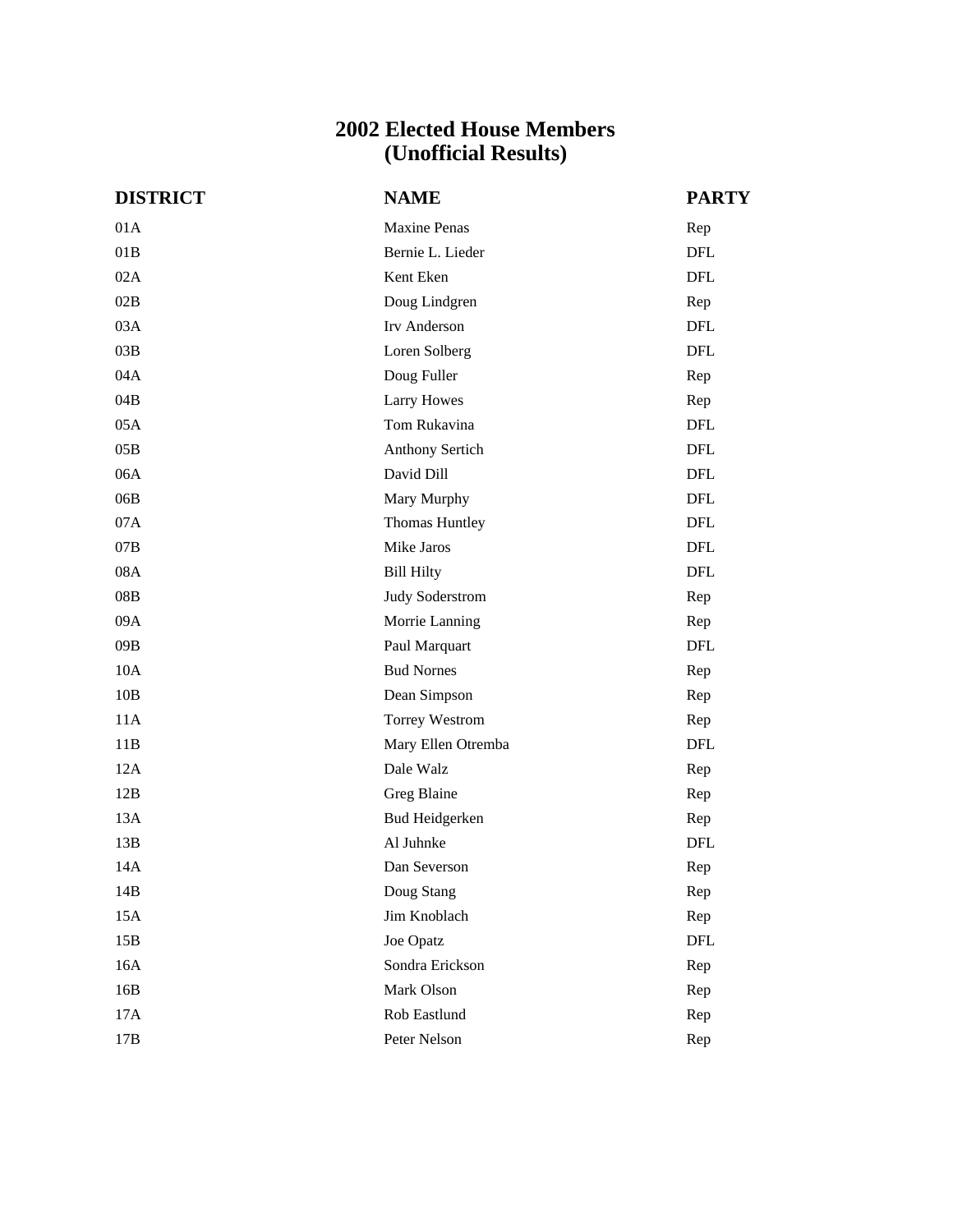| <b>DISTRICT</b> | <b>NAME</b>           | <b>PARTY</b> |
|-----------------|-----------------------|--------------|
| 18A             | Tony Kielkucki        | Rep          |
| 18B             | Dean Urdahl           | Rep          |
| 19A             | <b>Bruce Anderson</b> | Rep          |
| 19B             | Dick Borrel           | Rep          |
| 20A             | Aaron Peterson        | <b>DFL</b>   |
| 20B             | Lyle J. Koenen        | <b>DFL</b>   |
| 21A             | Marty Seifert         | Rep          |
| 21B             | <b>Brad Finstad</b>   | Rep          |
| 22A             | Doug Magnus           | Rep          |
| 22B             | Elaine Harder         | Rep          |
| 23A             | <b>Howard Swenson</b> | Rep          |
| 23B             | John Dorn             | <b>DFL</b>   |
| 24A             | <b>Bob Gunther</b>    | Rep          |
| 24B             | Tony Cornish          | Rep          |
| 25A             | Laura Brod            | Rep          |
| 25B             | Ray Cox               | Rep          |
| 26A             | Connie Ruth           | Rep          |
| 26B             | Lynda Boudreau        | Rep          |
| 27A             | Dan Dorman            | Rep          |
| 27B             | Jeff Anderson         | Rep          |
| 28A             | Jerry Dempsey         | Rep          |
| 28B             | <b>Steve Sviggum</b>  | Rep          |
| 29A             | <b>Randy Demmer</b>   | Rep          |
| 29B             | Fran Bradley          | Rep          |
| 30A             | Carla Nelson          | Rep          |
| 30B             | William Kuisle        | Rep          |
| 31A             | Gene Pelowski Jr.     | <b>DFL</b>   |
| 31B             | <b>Gregory Davids</b> | Rep          |
| 32A             | Arlon Lindner         | Rep          |
| 32B             | <b>Rich Stanek</b>    | Rep          |
| 33A             | <b>Steve Smith</b>    | Rep          |
| 33B             | Barb Sykora           | Rep          |
| 34A             | Paul Kohls            | Rep          |
| 34B             | Joe Hoppe             | Rep          |
| 35A             | Michael Beard         | Rep          |
| 35B             | Mark Buesgens         | Rep          |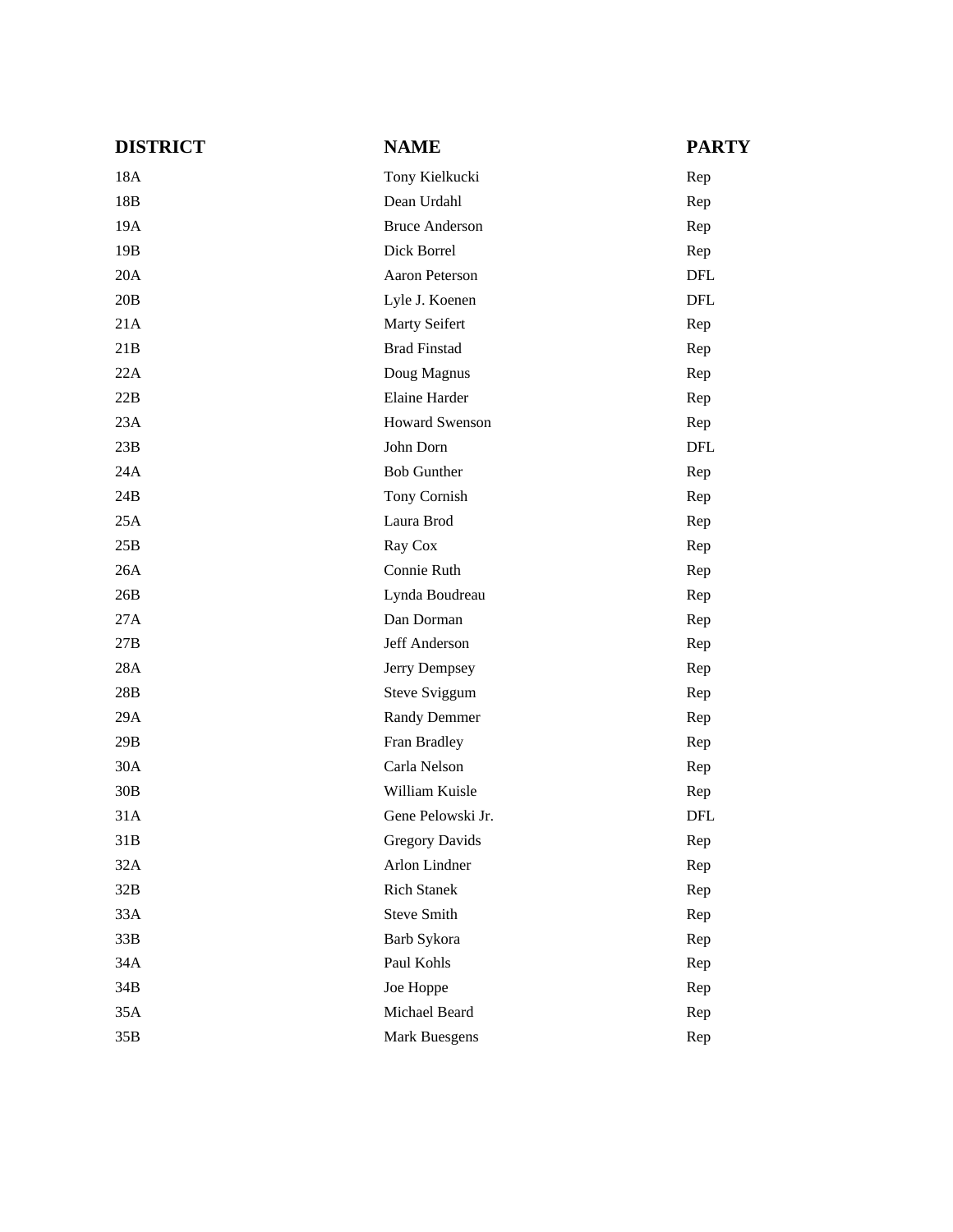| <b>DISTRICT</b> | <b>NAME</b>           | <b>PARTY</b> |
|-----------------|-----------------------|--------------|
| 36A             | Mary Liz Holberg      | Rep          |
| 36B             | <b>Steve Strachan</b> | Rep          |
| 37A             | Chris Gerlach         | Rep          |
| 37B             | Dennis Ozment         | Rep          |
| 38A             | Tim Wilkin            | Rep          |
| 38B             | Lynn Wardlow          | Rep          |
| 39A             | Thomas Pugh           | DFL          |
| 39B             | Joe Atkins            | DFL          |
| 40A             | Dan McElroy           | Rep          |
| 40B             | Ann Lenczewski        | <b>DFL</b>   |
| 41A             | Ron Erhardt           | Rep          |
| 41B             | Alice Seagren         | Rep          |
| 42A             | Peter Adolphson       | Rep          |
| 42B             | Erik Paulsen          | Rep          |
| 43A             | Jeff Johnson          | Rep          |
| 43B             | Ron Abrams            | Rep          |
| 44A             | Jim Rhodes            | Rep          |
| 44B             | Ron Latz              | <b>DFL</b>   |
| 45A             | Lynne Osterman        | Rep          |
| 45B             | Lyndon R. Carlson     | DFL          |
| 46A             | Mike Nelson           | DFL          |
| 46B             | Debra Hilstrom        | <b>DFL</b>   |
| 47A             | <b>Bill Haas</b>      | Rep          |
| 47B             | Stephanie Olson       | Rep          |
| 48A             | Tom Hackbarth         | Rep          |
| 48B             | Jim Abeler            | Rep          |
| 49A             | Chris Delaforest      | Rep          |
| 49B             | Kathy Tingelstad      | Rep          |
| 50A             | Barbara Goodwin       | DFL          |
| $50B$           | Char Samuelson        | Rep          |
| 51A             | Andrew Westerberg     | Rep          |
| 51B             | Connie Bernardy       | DFL          |
| 52A             | Ray Vandeveer         | Rep          |
| 52B             | Mark Holsten          | Rep          |
| 53A             | Philip Krinkie        | Rep          |
| 53B             | Doug Meslow           | Rep          |